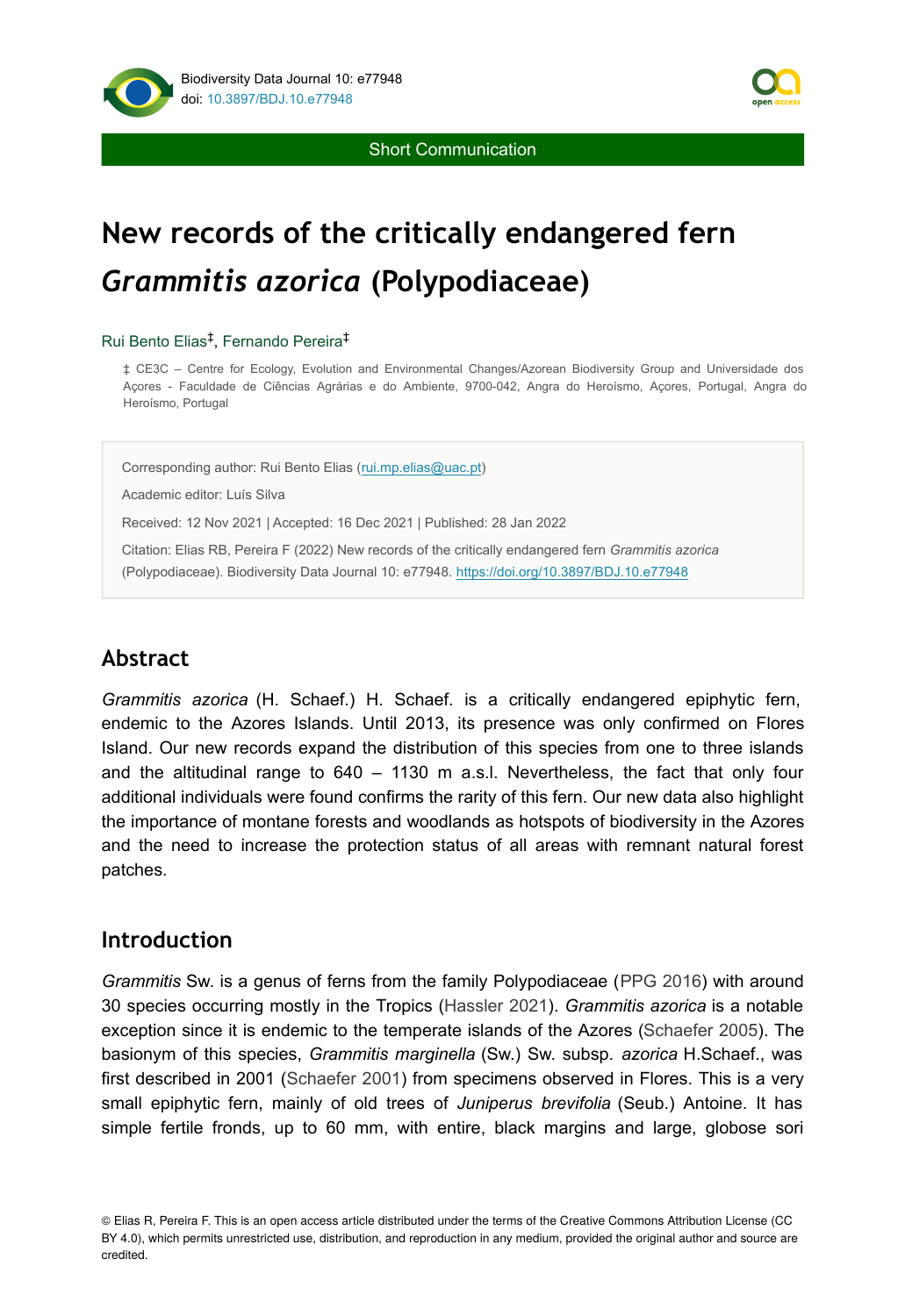(Fig. [1\)](#page-1-0). Until 2013, the only confirmed records of this species were 22 individuals from Flores Island [\(Schaefer 2001](#page-4-3)). Nevertheless, in 1987, Hansen [\(Hansen 1992](#page-4-4)) saw, in Pico Island, a small fern, similar to *Ceradenia jungermannioides* (Klotzsch) L.E.Bishop, but with black margins, which he provisionally identified as *Grammitis ebenina* (Maxon) Tardieu. Given its rarity, the IUCN classified *Grammitis azorica* as critically endangered ([García](#page-4-5) [Criado et al. 2017](#page-4-5)).

<span id="page-1-0"></span>

Figure 1. doi Fertile frond of *Grammitis azorica* with large sori (Photo by Rui Elias).

#### **New records**

In 2013, we recorded two specimens for the first time in Terceira Island (Table [1](#page-2-0)). These records were never published, but were added to the azoresbioportal database [\(Borges et](#page-4-6) [al. 2018](#page-4-6)). The specimens were 3 km apart, in two distinct Natural Reserves (Biscoito da Ferraria e Pico Alto and Terra Brava e Criação das Lagoas). These Natural Reserves harbour some of the most pristine *Juniperus-Ilex* montane forests of the Azores ([Elias et al.](#page-4-7) [2016](#page-4-7)) (Fig. [2](#page-2-1)). Both specimens were on small old *Juniperus brevifolia* trees.

Very recently, in July 2021, during an expedition, we found two additional plants in Pico Island (Fig. [3\)](#page-3-0). The first was in a protected landscape area neighbouring the Pico Mountain Natural Reserve. The second was 19 km to the east, in Caveiro Natural Reserve. Both were also in *Juniperus-Ilex* montane forests, on *Juniperus brevifolia* trunks.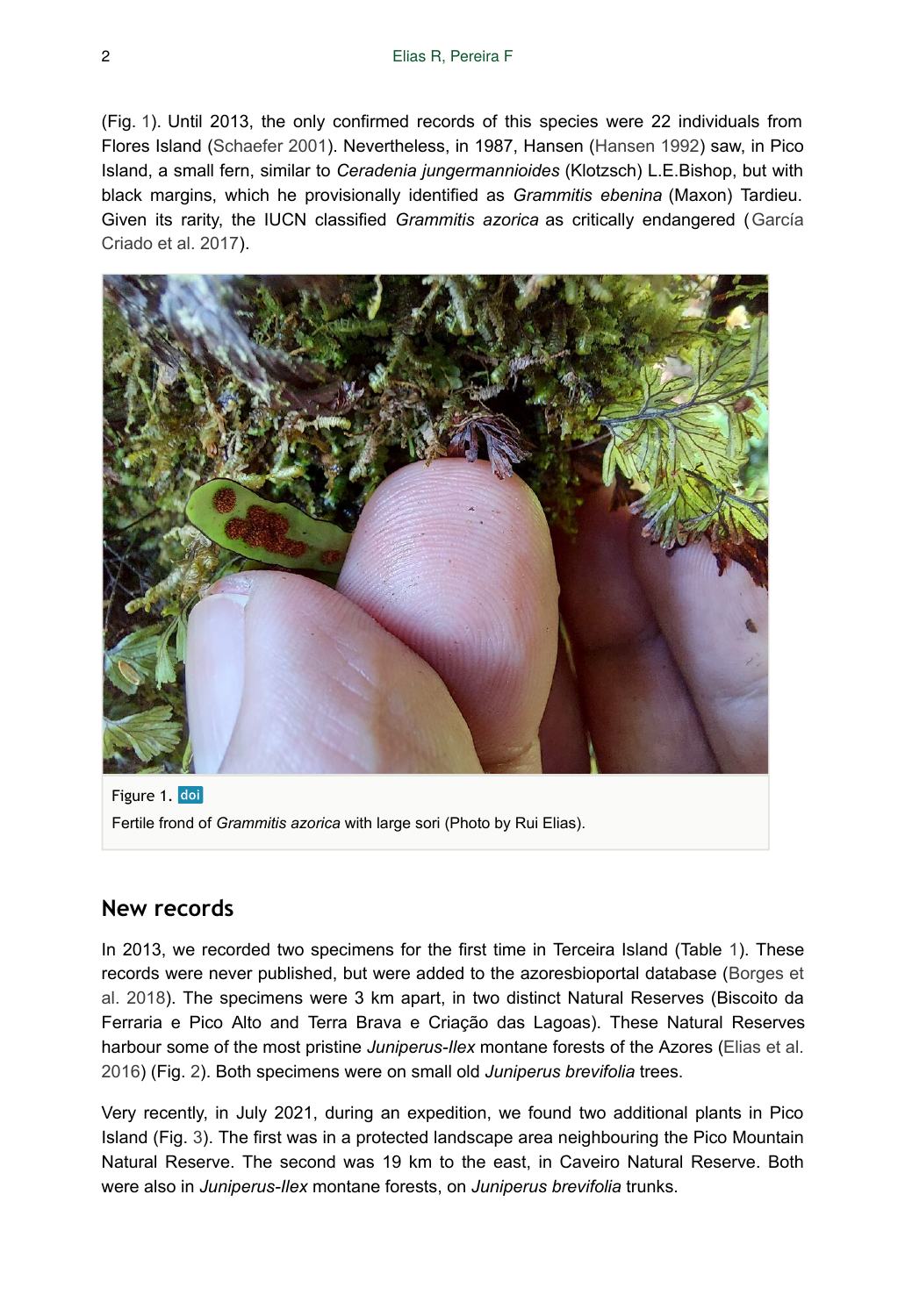#### <span id="page-2-0"></span>Table 1.

New *Grammitis azorica* records for Terceira and Pico Islands. To protect them from collectors, we do not indicate the precise coordinates of the individuals, but only the coordinates of the respective 100 x 100 m UTM grid centres.

| Island   | Site             | Date       | Coordinates               | Altitude (m a.s.l.) |
|----------|------------------|------------|---------------------------|---------------------|
| Terceira | Terra Brava      | 11/07/2013 | 38.735606°N, -27.200750°W | 640                 |
|          | Morro Assombrado | 15/07/2013 | 38.760822°N, -27.220392°W | 670                 |
| Pico     | Lomba do Fogo    | 13/07/2021 | 38.484837°N, -28.410808°W | 1130                |
|          | Caveiro          | 17/07/2021 | 38.436690°N, -28.201374°W | 910                 |

<span id="page-2-1"></span>

Figure 2. doi *Juniperus-Ilex* montane forest in Terra Brava (Terceira Island) (Photo by Rui Elias).

### **Concluding remarks**

Our new data highlight the importance of montane forests and woodlands as hotspots of biodiversity in the Azores. In fact, the few known individuals of *Grammitis azorica* occur in *Juniperus* montane woodlands, in Flores and *Juniperus-Ilex* montane forests, in Terceira and Pico. Our new records expand the distribution of this species from one to three islands and the altitudinal range from  $650 - 800$  to  $640 - 1130$  m a.s.l. Nevertheless, given the distribution of montane forests and woodlands, its core altitudinal range should be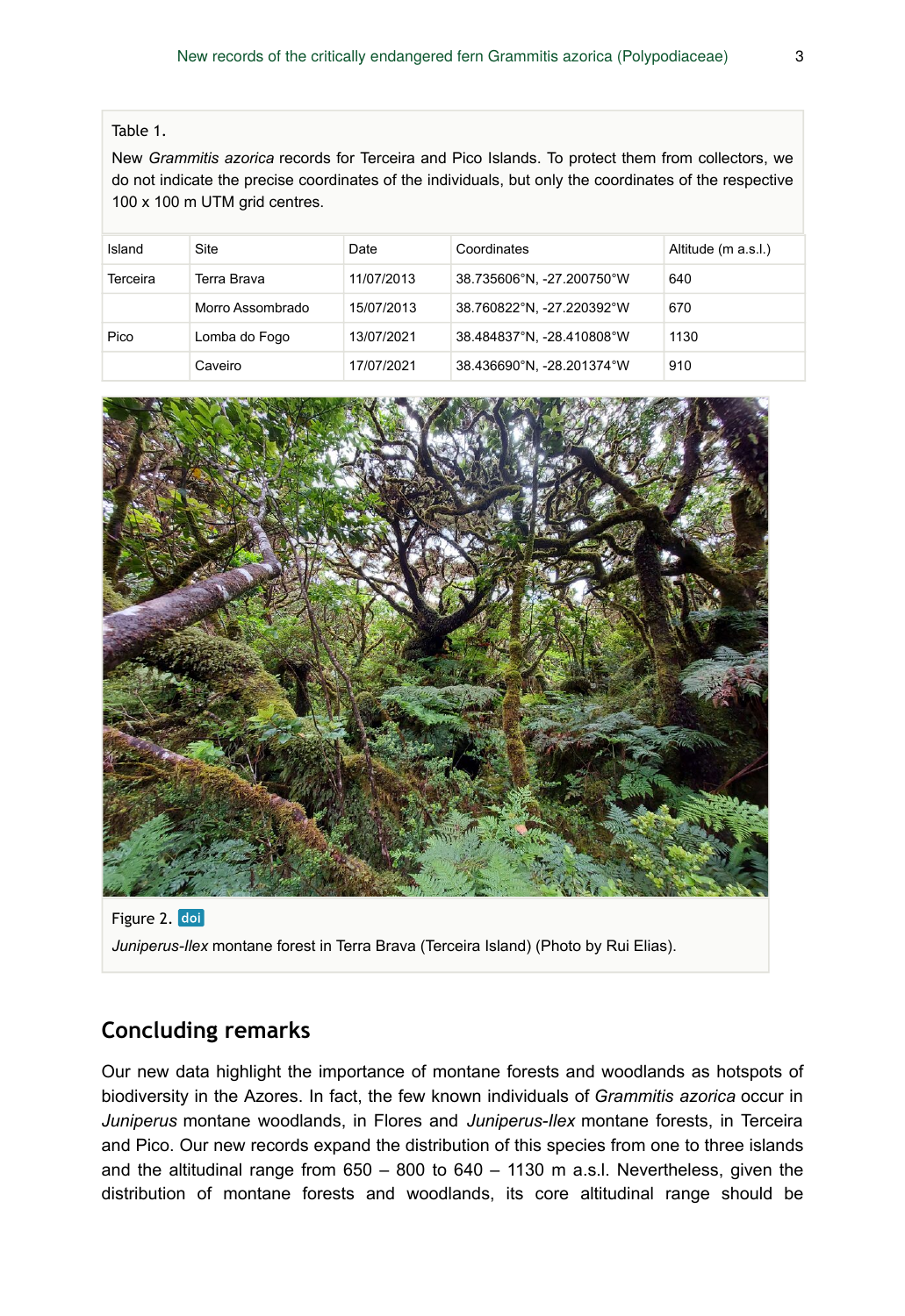600 – 1000 m a.s.l. In fact, the individual found at the highest altitude (Lomba do Fogo) is in a sheltered forest, located inside a small cinder cone from a historical eruption.

The fact that only four new individuals were found, in spite of our continuous efforts for the past nine years, confirms the rarity of this species and the need to preserve the remaining montane forests of the Azores. In this aspect, it is of the utmost importance to increase the protection status of Lomba do Fogo in Pico. This site has a series of cinder cones and crevices with stunning natural forests, harbouring several endemic species, many of them rare or very rare. Lomba do Fogo is inside Pico Natural Park, but is under one of the lowest protection levels (Protected landscape). As it is at the base of Pico Mountain, this site could easily be integrated into the Pico Mountain Natural Reserve, thus gaining a much more adequate protection status.

<span id="page-3-0"></span>

Figure 3. doi *Grammitis azorica* in Caveiro (Pico Island) (Photo by Rui Elias).

As many montane forests and woodlands, especially in Flores, Terceira and Pico, are very difficult to access, there are still many unexplored areas. We must maintain our efforts to find new individuals and increase our knowledge about the ecology of this species. Our new data also highlight the need to increase the protection status of all areas with remnant natural forest patches, since this is the only way to ensure the survival of many endangered species.